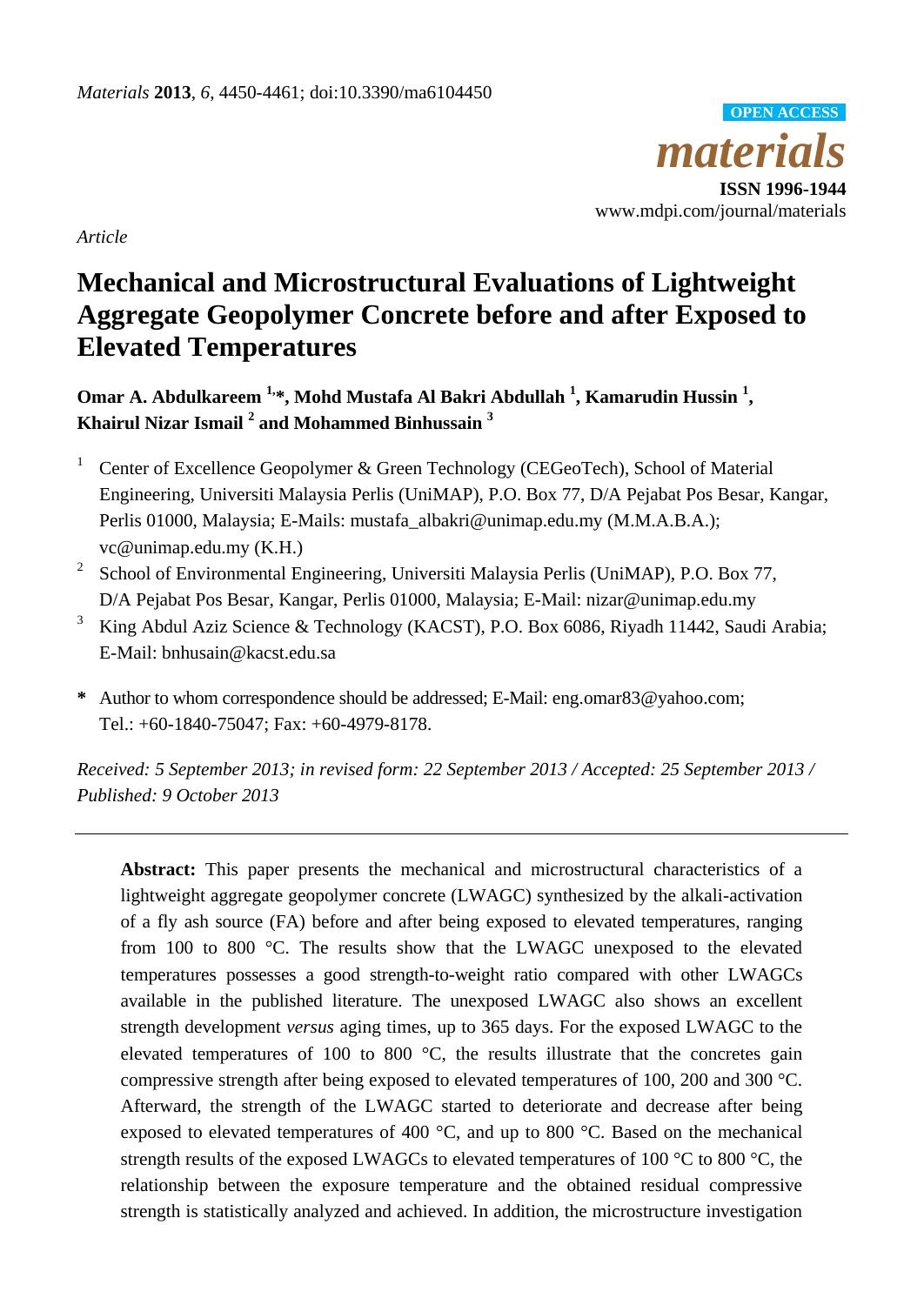of the unexposed LWAGC shows a good bonding between aggregate and mortar at the interface transition zone (ITZ). However, this bonding is subjected to deterioration as the LWAGC is exposed to elevated temperatures of 400, 600 and 800  $\degree$ C by increasing the microcrack content and swelling of the unreacted silicates.

**Keywords:** elevated temperatures; lightweight geopolymer concrete; thermal shrinkage; compressive strength; geopolymer

## **1. Introduction**

Globally, it is well-known that the lightweight concrete (LWC) is more advantageous than the normal weight concrete (NWC) by the reduction of the structure's dead-weight, better thermal insulation for buildings, and less cost for transportation. Lightweight concretes (LWC) are commonly used in the construction of buildings, bridge deck pavements, and in more limited roles, for entire bridge superstructures [1–3]. The usage of lightweight aggregates (LWAs) is one of the most common methods used to produce lightweight building materials. Lightweight aggregate concrete (LWAC) has the obvious advantages of high strength-to-weight ratio, good tensile strength, low coefficient of thermal expansion, and superior thermal and acoustic insulation characteristics due to the air voids within its structure [4].

Recently, geopolymer materials attracted a great deal of consideration as a new environmentally-friendly engineering technology for producing supplementary materials to the ordinary Portland cement (OPC) due to their brilliant mechanical and thermal properties. As compared to the OPC, the geopolymer technology can reduce  $CO_2$  emission up to 80%–90% [5], and it possesses higher thermal durability in high temperature environments as well [6]. Furthermore, the geopolymer materials have early strength, low permeability, excellent resistance to chemical attacks, good freezing-thawing cycles, and a tendency to immobilize the heavy metal ions in the geopolymeric structure [7–11].

Nevertheless, only few published studies and researches regarding the utilization of LWA in the production of lightweight aggregate geopolymer concrete (LWAGC) has been reported [12]. To our knowledge, there is no other published work yet studying the thermal behavior and thermal durability of these materials at high temperatures. Thus, the first contribution of the current study is to highlight LWAGC preparation using the alkali activation of a locally fly ash (FA) as the only source materials, without any additives. In addition, the main objective of this paper is to experimentally and statistically investigate the mechanical, thermal, and microstructural characteristics of LWAGC materials before and after being exposed to elevated temperatures, ranging from 100 to 800 °C.

# **2. Results and Discussion**

#### *2.1. Mechanical and Physical Properties of the Unexposed LWAGC*

Table 1 illustrates the mechanical and physical properties of the resultant LWAGC at 28 days, excluding the slump value of the fresh concrete, which was measured before the casting process. The LWAGC possesses a compressive strength and unit weight of 18.86 MPa and 1438.7 kg/m<sup>3</sup>, respectively, at 28 days, which permits its classification as a structural LWAC, according to the American Concrete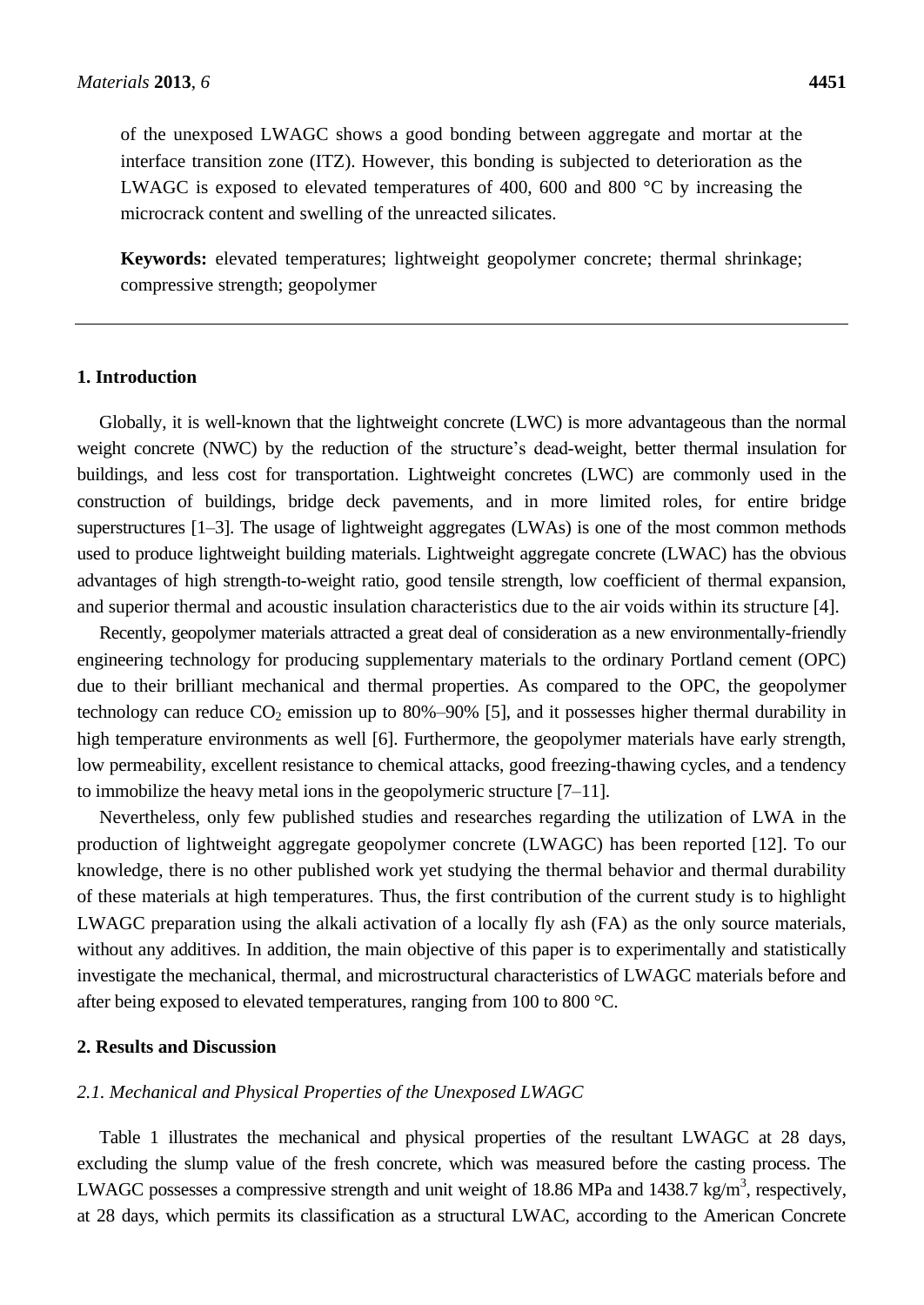Institute ACI 213R [13]. Furthermore, the resulting LWAGC mechanical strength, with respect to its oven dry (OD)-density is considered as high-quality strength LWAC, when compared with similar structural LWAGCs reported by Yang *et al.* [6]. According to their results, the LWAGC prepared by alkali-activation of ground granulate blast furnace slag (GGBS), by a powder sodium silicate activator and aggregate combination of normal sand and coarse lightweight expanded clay aggregate (LECA), possessed a compressive strength and OD-density of 19.1 MPa of 1615.1 kg/m<sup>3</sup>, respectively, at 28 days. Hence, as they used the same aggregate combinations, the alkali-activation of the FA with a liquid activator appears to be better than the alkali-activated GGBS with a powder activator, as it produces almost the same strength, but with about 11% less density.

| <b>Property</b>        | <b>LWAGC</b> |  |
|------------------------|--------------|--|
| Compressive (MPa)      | 18.86        |  |
| OD-Density ( $kg/m3$ ) | 1438.7       |  |
| Water absorption (%)   | 10.7         |  |
| Fresh Slump (mm)       | 95           |  |

**Table 1.** Physical and mechanical strength properties of the resultant lightweight aggregate geopolymer concrete (LWAGC) at 28 days.

Moreover, Figure 1 shows LWAGC strength development *versus* aging times of 3, 7, 28, 56, 91, 180 and 365 days. It can be seen that the LWAGC gains a high rate of strength, increasing at early times of three and seven days, which are equivalent to about 66% and 81% of the 28-day strength, respectively. This trend is attributed to the fact that the geopolymerization process produces excellent early strength at early ages [14]. However, the strength-developing rates are slightly decreased beyond 28 days until the age of 365 days. Collins and Sanjayan [15] reported that the absorbed water and/or activator liquid by the porous aggregates, during the fresh mixing, may have a favorable effect on the strength-development at the long-term ages, due to the continuous activation of the source material (FA), while the moisture and/or absorbed liquid is released from the saturated aggregate. Therefore, the LWAGC is observed to gain compressive strength until the age of 365 days. The results of this experiment show another advantage of the geopolymeric materials, represented by strength-gaining at long-term ages in addition to the advantage of the high early strength reported as early as three and seven days.



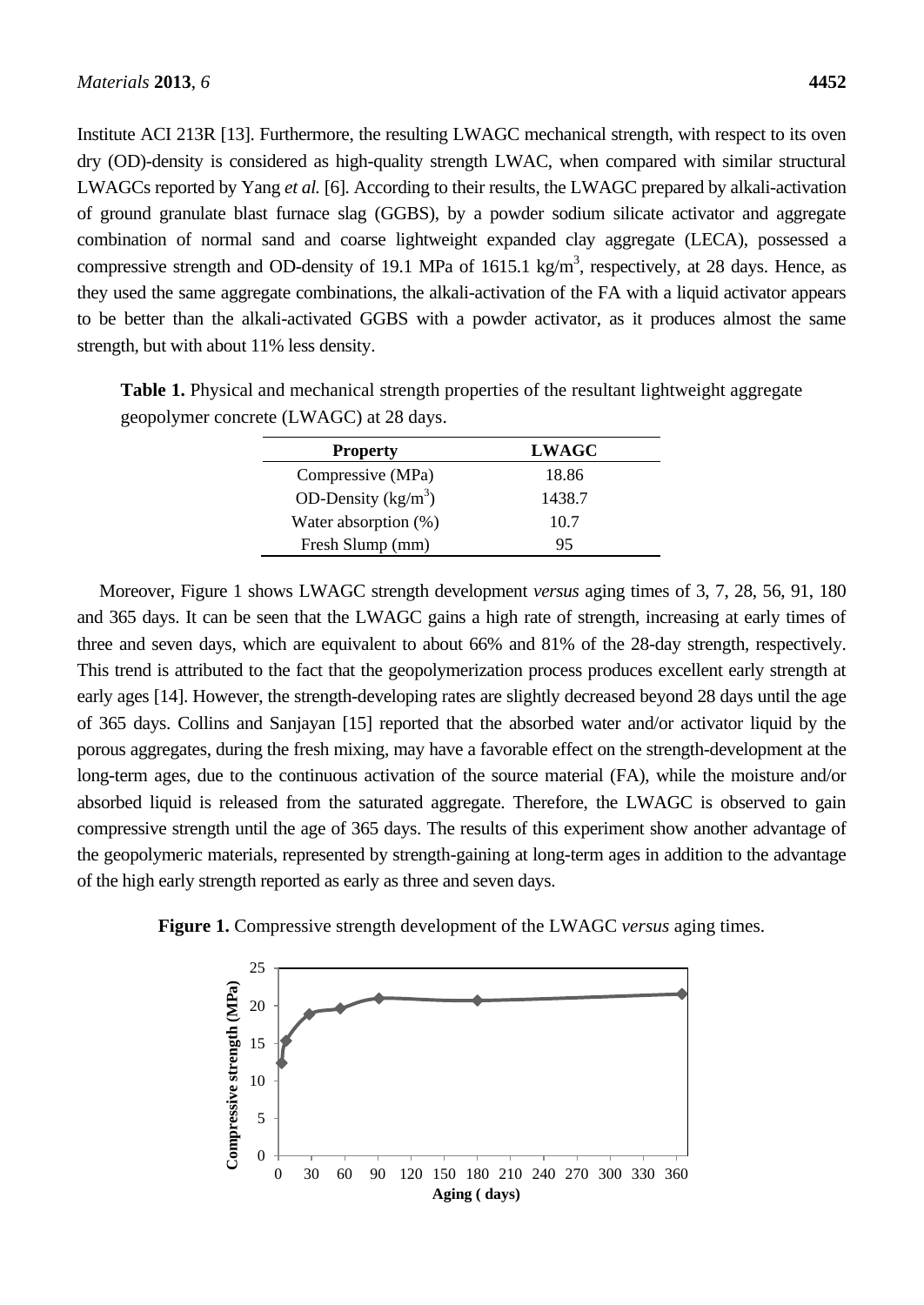#### *2.2. Properties of LWAGC Exposed to Elevated Temperatures*

#### 2.2.1. Residual Compressive Strength

Figure 2 illustrates the residual compressive strength of the LWAGCs exposed to elevated temperatures ranging from 100–800  $\degree$ C with incremental steps of 100  $\degree$ C. It can be seen that the compressive strength of the LWAGC increases after exposure to elevated temperatures of  $100-300$  °C. The LWAGCs exposed to elevated temperatures of 100, 200 and 300  $\mathcal{C}$  attained relative residual compressive strengths of 103.54%, 105.83% and 108.32%, respectively, as compared to the compressive strength of the unexposed LWAGC (Table 1). The strength-gaining of the exposed FA-based geopolymers to elevated temperatures of 100–300  $\mathcal C$  has been already reported in previous investigations [16,17].

Subsequently, the compressive strength of the LWAGC is observed to decrease gradually after being exposed to an elevated temperature of 400 °C, and further up to 800 °C (Figure 2). The strength losses of 13%, 16.6%, 26.7%, 34.6% and 39%, respectively, are reported for the LWAGCs exposed to 400, 500, 600, 700 and 800 °C, respectively.

Furthermore, Figure 2 demonstrates the relationship between the exposure temperatures and the residual compressive strength of the LWAGC, based on the results of 48 LWAGC specimens, exposed to elevated temperatures ranging of 100–800 °C, with incremental steps of 100 °C, which can be fitted as:

$$
f_c = -0.0135t + 22.383\tag{1}
$$

where the  $f_c$  is the residual compressive strength (MPa) and *t* is the exposure temperature ( $\mathcal{C}$ ), with a fitting error of (1.1048).

**Figure 2.** Residual compressive strength of the LWAGCs after being exposing to elevated temperatures of 100  $\degree$ C to 800  $\degree$ C.



The observed strength loss of the LWAGC exposed to elevated temperatures, higher than 300  $\mathcal{C}$ , and up to 800  $\degree$ C, is attributed to the essential thermal shrinkage resulted by the loss of mass due to the evaporation of the structural water at elevated temperatures. The water in the geopolymer structure is transformed to a water vapor when the geopolymer is heated above 100  $\degree$ C, and its pressure increases continuously with the increasing heating temperature [18]. Thus, as the water vapor pressure reaches the maximum limit, the dense geopolymeric matrix, with less permeability characteristics, would be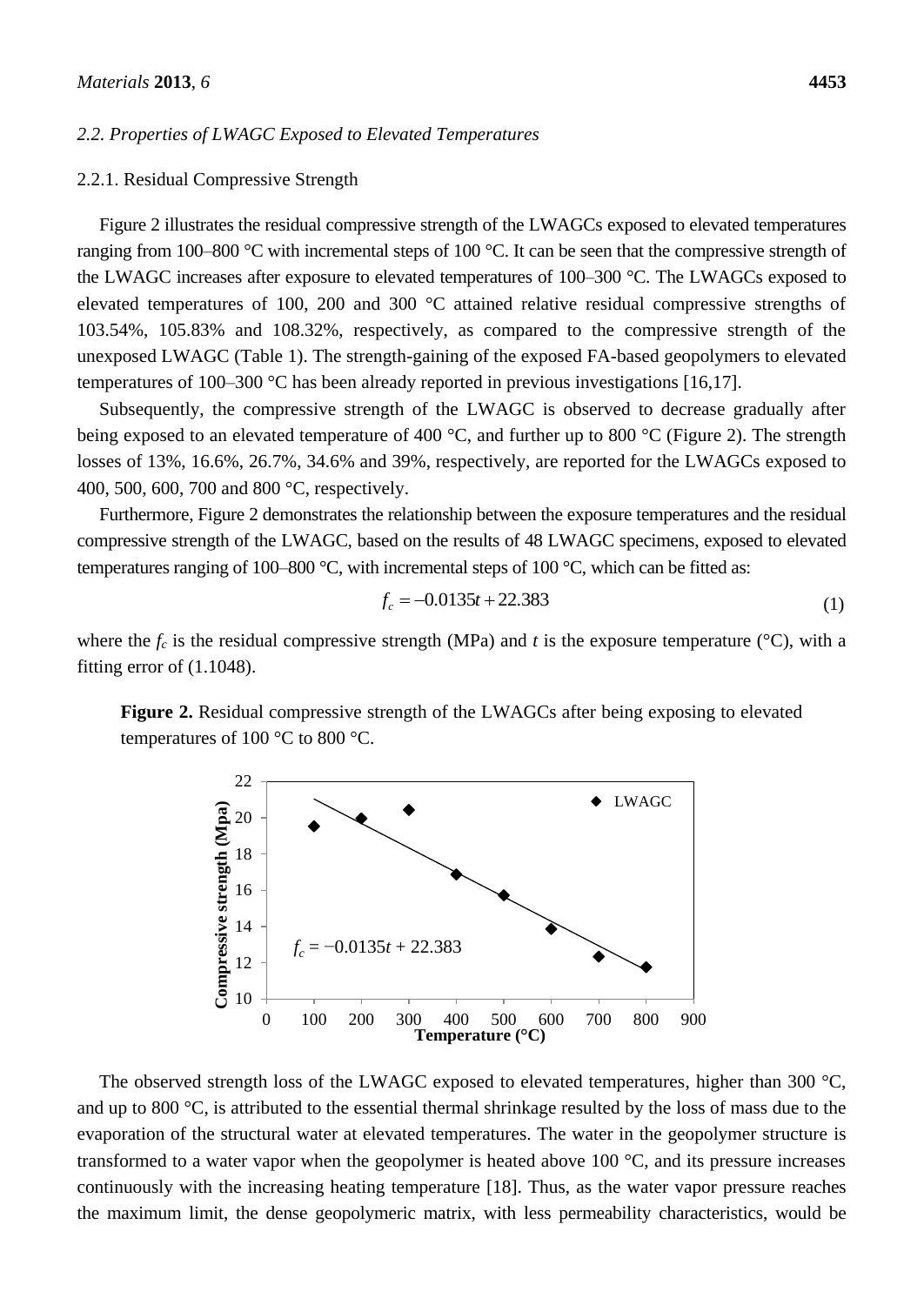unable of restrain the high thermal stresses, which cause intensive thermal cracks that significantly reduce the compressive strength. This phenomenon is known as the "vapor effect" [18]. In addition, the difference in the thermal expansion between the LWA and the geopolymer paste is another reason behind the strength loss observed for the LWAGC exposed to elevated temperatures of 400–800 °C.

Figure 3 illustrates the thermal expansion of the geopolymer paste and LWA used in preparation of the LWAGC of this work, at temperatures between 20 and 800  $\degree$ C, showing the differences in the thermal expansion behavior between the geopolymer paste and the LWA. For the geopolymer paste, a slight expansion is observed as the temperature increases from 70 to 100  $\degree$ C. Subsequently, the paste undergoes a sharp thermal shrinkage occurred in the temperature range of  $100-700$  °C, which is related to the evaporation of the structural water [16]. Furthermore, a significant expansion has been detected in the geopolymer paste, instead of the shrinkage experienced earlier, at a temperature range of 700–800 °C. It is likely that a portion of the activating solution remained unreached, or partially reacted, in the geopolymeric matrix during the geopolymer formation [19]. These unreached, or partially reacted, residual species are composed mainly from silicate [20], which experienced extensive thermal expansion at temperature ranges of  $700-800$  °C, due to the swelling of the high silicate secondary phases as described in references [19,21].

Whereas, the thermal strain data of the LWA presented in Figure 3 shows that the LWA possesses a minimal thermal expansion up to 800 °C. This low thermal expansion of the LWAs is attributed to their low coefficient of thermal expansion (CTE), as they exposed to a pre-heating process at high temperatures during their formation [22]. As a result, the mismatching in thermal expansion of the geopolymer paste and the LWA leads to induce the formation of micorcracks in the interface transition zone (ITZ), as will be discussed in Section 2.2.2. These microcracks, however, decline the compressive strength of the LWAGC. This phenomenon known as 'thermal inconsistency of the concrete ingredients' [23–26].

**Figure 3.** Thermal expansion of lightweight aggregate (LAW) and geopolymer paste.



## 2.2.2. Microstructure of the Exposed LWAGC

Figure 4 represents the scanning electron microscope (SEM) micrographs of the unexposed LWAGC, as well as the specimens exposed to the elevated temperatures of 400, 600 and 800 °C. It is observed that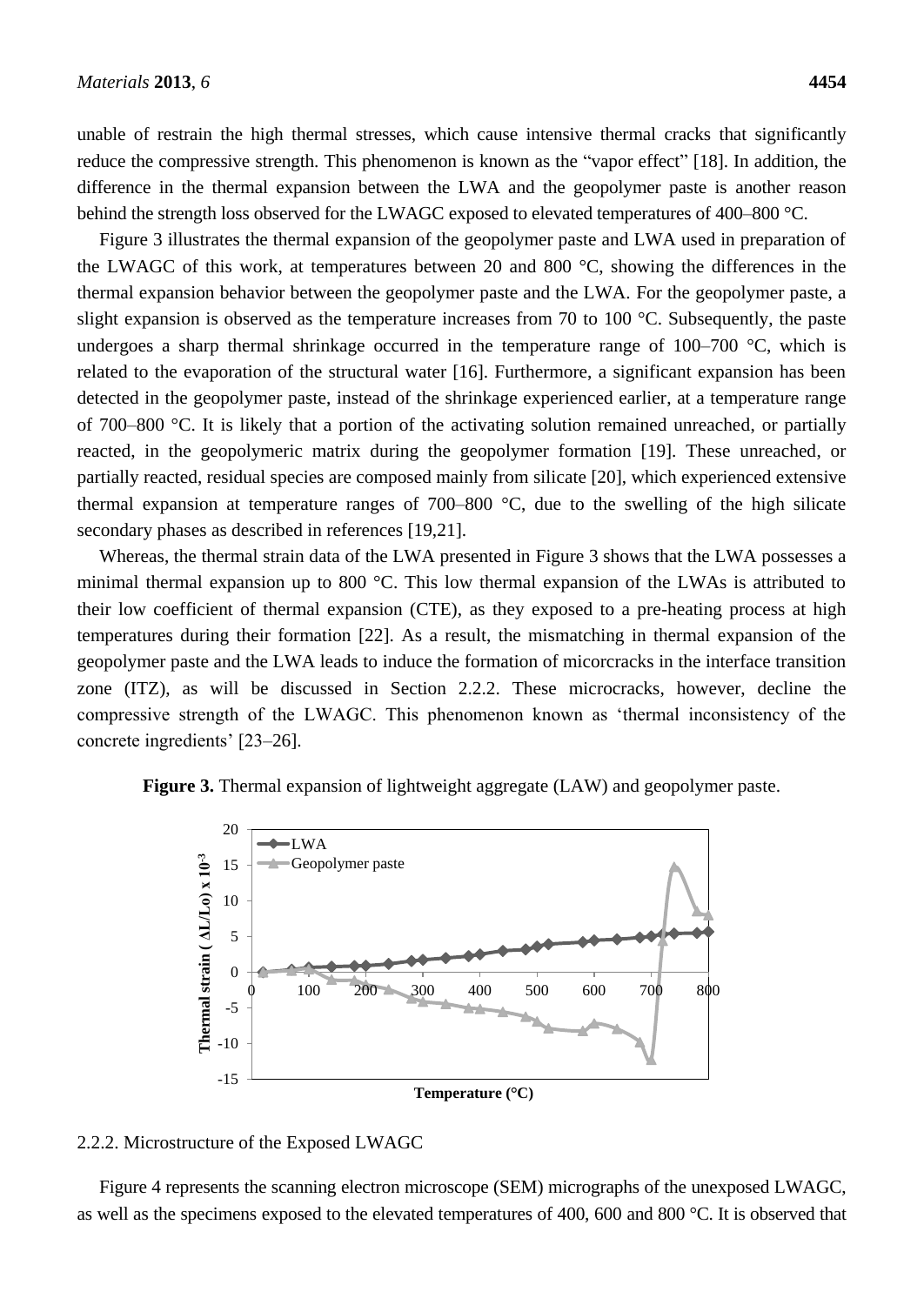the ITZ of the unexposed LWAGC microstructure is indistinct (Figure 4a). This is attributed to the porous nature of the LWAs surfaces, which provides interlocking sites for the geopolymer mortar to form a better interfacial bond between aggregate and mortar at the ITZ [4]. Therefore, it is observed that the geopolymer mortar infiltrates the aggregate surface to a certain depth. This impregnation phenomenon has been also observed by other researchers [25,26].

Moreover, Figure 4b shows the microstructure of the LWAGC exposed to 400 °C. It can be seen that the microstructure appearance does not show many changes from the unexposed concrete (Figure 4a), and appears to be unaffected by this elevated temperature. This can explain the low strength deterioration observed for the LWAGC exposed to 400 °C, shown in Figure 2. On the other hand, the microstructure of the LWAGC exposed to 600 °C, shown in Figure 4c, illustrates the deterioration in the geopolymer mortar due to the high dehydration of the structural water, as well as the formation of microcracks in the ITZ, due to the mismatching in the thermal expansion between the geopolymer paste and LWA. Furthermore, Figure 4d shows the swelling traces of the unreacted silicate phase in the aggregate/mortar bond zone for the LWAGC exposed to 800  $\degree$ C, as well as the high microcrack content in the aggregate/mortar bond zone.

**Figure 4.** Scanning electron microscope (SEM) micrographs of LWAGCs: (**a**) unexposed; (**b**) exposed to 400 °C; (**c**) exposed to 600 °C and (**d**) exposed to 800 °C.



# **3. Experimental Procedure**

## *3.1. Source Materials*

The FA used in this work was provided by the Manjung Power Station, Lumut, Perak, Malaysia. The chemical composition of the FA was determined by X-ray fluorescence (XRF) (XRF-Qualitax, Italy) as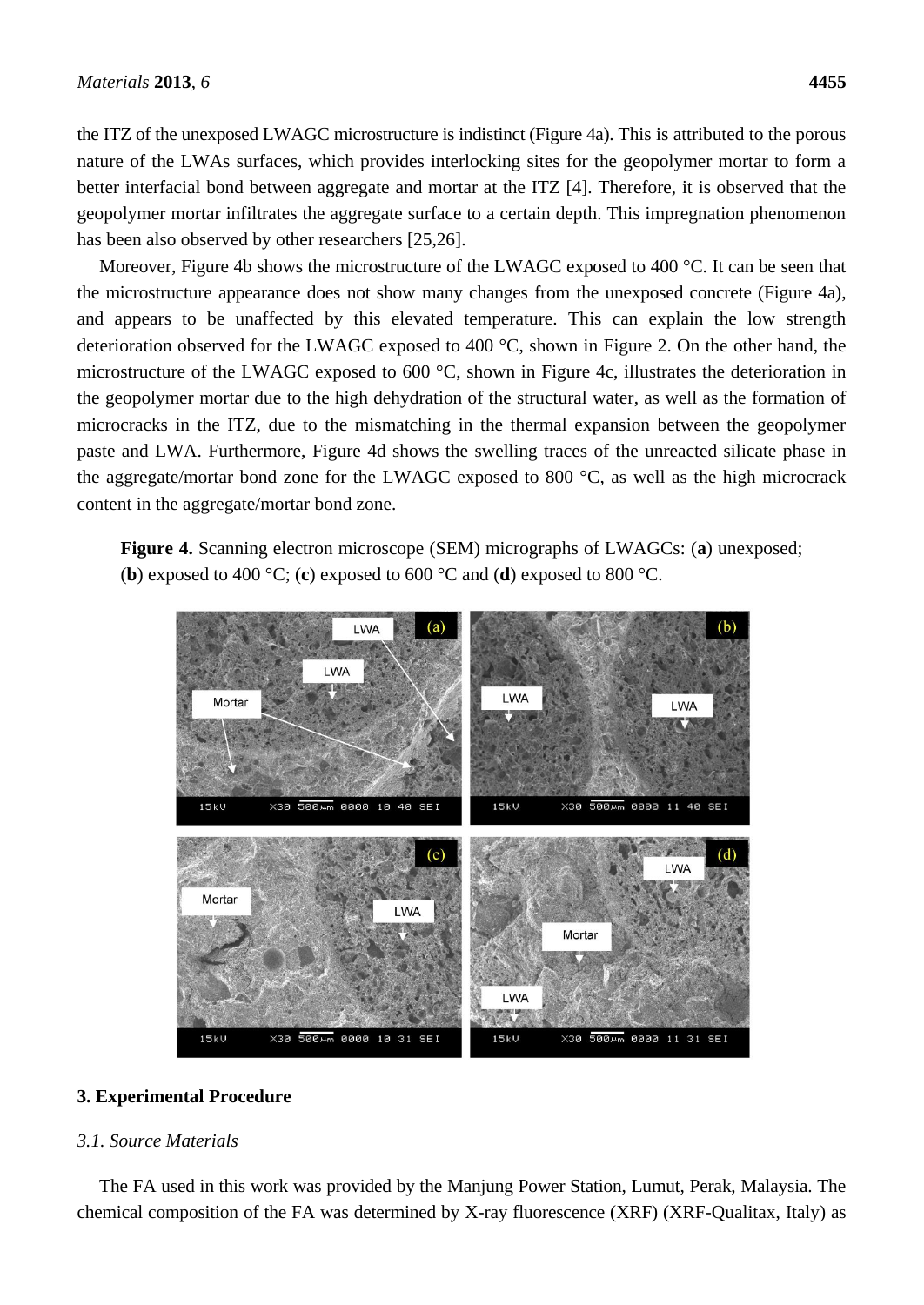listed in Table 2. It can be observed that the calcium oxide content is more than 10%; hence it can be classified as Class (C) FA according to ASTM C618-08 [27]. About 90% of FA particles size was smaller than 40  $\mu$ m, having a specific surface area of 0.463 m<sup>2</sup>/g. The FA was activated with alkaline activator prepared by mixing a technical grade sodium silicate  $(Na_2SiO_3)$  and sodium hydroxide solution (NaOH). The chemical composition of the  $Na_2SiO_3$  was  $SiO_2 = 30.1\%$ ,  $Na_2O = 9.4\%$ ,  $H_2O = 60.5\%$  and the modulus ratio ( $M_S$ ) equal to 2 (where  $M_S = SiO_2/Na_2O$ ). The NaOH of 12 M was prepared by mixing sodium hydroxide pellets of 97%–99% purity with distilled water. The alkaline activator prepared by mixing the  $Na<sub>2</sub>SiO<sub>3</sub>$  and 12 M NaOH solution at a constant mass ratio of 1:1.

| <b>Chemical</b>                | wt $\%$ |
|--------------------------------|---------|
| SiO <sub>2</sub>               | 26.4    |
| $Al_2O_3$                      | 9.25    |
| Fe <sub>2</sub> O <sub>3</sub> | 30.13   |
| TiO <sub>2</sub>               | 3.07    |
| CaO                            | 21.6    |
| MnO                            | 0.27    |
| CuO                            | 0.14    |
| $K_2O$                         | 2.58    |
| $P_2O_5$                       | 0.67    |
| SO <sub>3</sub>                | 1.3     |
| <b>SrO</b>                     | 1.57    |
| LOI                            | 3.02    |

**Table 2.** Chemical composition of fly ash using X-ray fluorescence (XRF).

The LWA used for the LWAGC preparation was commercial lightweight expanded clay aggregate (LECA). The LWA granules were spherical in shape with closed surfaces, having a slightly rough and porous texture. The physical properties of the LWA are given in Table 3. The fine aggregate was locally available river sand, having water absorption of 2.2% and specific gravity of 2.50. The sieve analysis for the LWA and sand is shown in Table 4. The aggregate particle distribution for the LWA ranged from 4 to 8 mm, and the maximum size of the sand was 2.38 mm having fineness modulus of 2.83.

| Sieve (mm) | Passing (%) Sand | Passing (%) LWA |
|------------|------------------|-----------------|
| 9.5        |                  | 100             |
| 6.3        |                  | 60              |
| 4.75       | 100              | 25              |
| 2.38       | 98.75            | $\theta$        |
| 1.19       | 95               |                 |
| 0.59       | 70               |                 |
| 0.30       | 40               |                 |
| 0.15       | 10               |                 |

**Table 3.** Sieve analysis for the lightweight aggregate (LWA) and river sand.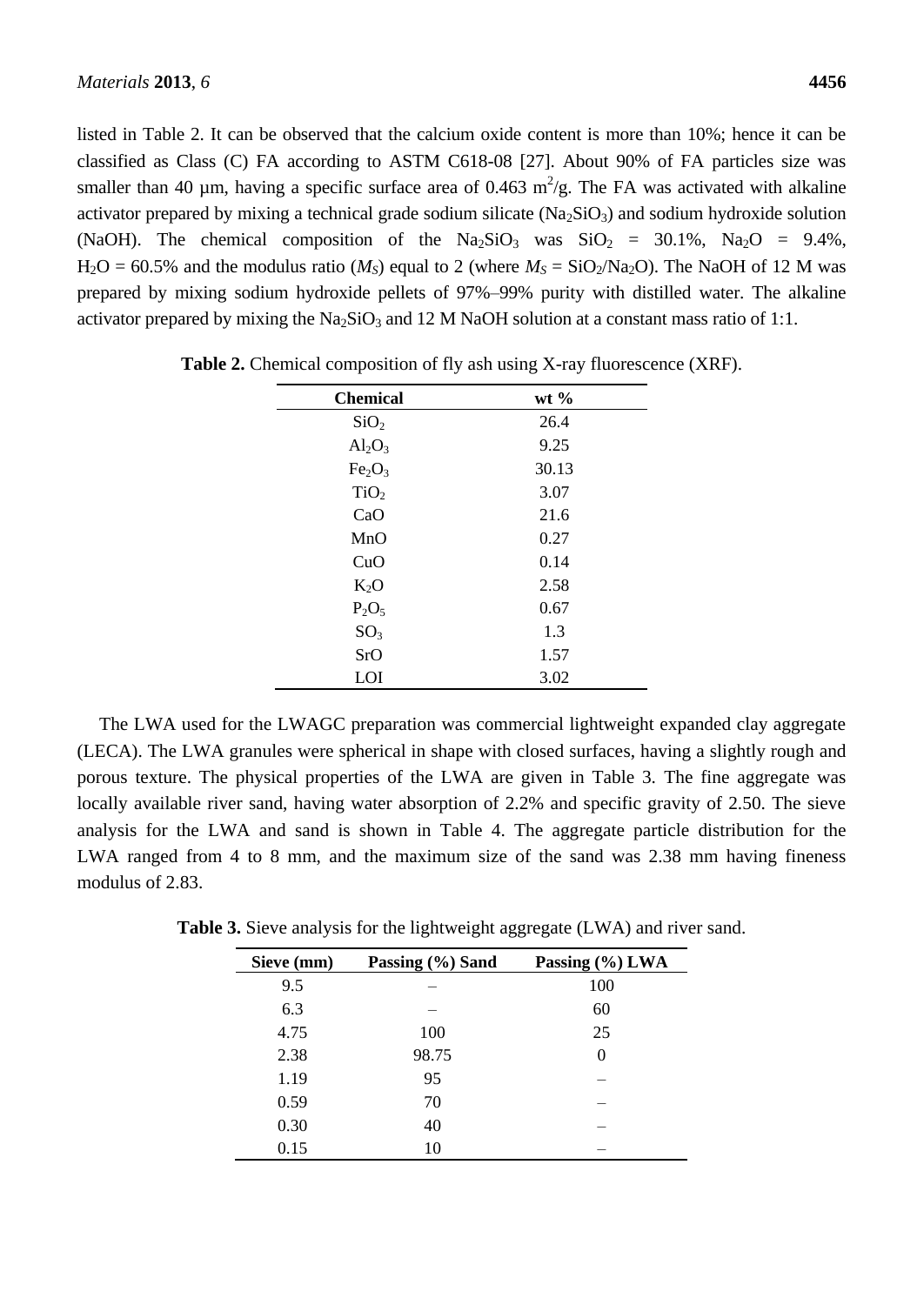| <b>Property</b>           | <b>Value</b>               |
|---------------------------|----------------------------|
| Specific gravity (OD)     | 0.9                        |
| Specific gravity (SSD)    | 1.05                       |
| Apparent Specific gravity | 1.07                       |
| Density (OD)              | 897.75 ( $\text{kg/m}^3$ ) |
| Density (SSD)             | 1047.37 $(kg/m^3)$         |
| <b>Apparent Density</b>   | 1067 (kg/m <sup>3</sup> )  |
| Water absorption (%)      | 172                        |

**Table 4.** Physical properties of LWA.

#### *3.2. LWAGC Preparation*

The mix proportioning of the LWAGC was made according to ACI 211.2 standard [28] and presented in Table 5. The term of water/cement ratio used in the standard was modified to Activator/FA ratio in order to fit the terms used in the geopolymeric technology. In previous work, it has been suggested that the adoption of the proposed Activator/FA ratio of 0.59 by ACI 211.2 standard, produced the optimum preparation and mechanical properties for the LWAGC [12].

| <b>Constituents</b>              | <b>LWAGC</b> |
|----------------------------------|--------------|
| FA.                              | 341.89       |
| Na <sub>2</sub> SiO <sub>3</sub> | 100.86       |
| <b>NaOH</b>                      | 100.86       |
| Activator/FA mass ratio          | 0.59         |
| LWA                              | 484          |
| Sand                             | 823.39       |
| Extra $H_2O$                     | 91.47        |

**Table 5.** The mix proportion of the geopolymers  $(kg/m<sup>3</sup>)$ .

The LWAs were prepared in oven-dry condition (OD) by being pre-dried at 105  $\degree$  C for 24 h in order to remove any residual moisture prior to mixing, due to the highly moisture absorption capability of the LWA. Concurrently, the fine aggregate was prepared in air-dry condition (AD) by firstly washing with a tap water and then drying in shade for 24 h prior to mixing. The absorbed water by the LWAs and fine sand was constrained during mixing by adding extra water, equivalent to the quantity of the water absorption of each aggregate type. In practice, the FA and aggregates (LWA + sand) were mixed in a pan mixer for 3 min. Following, the prepared alkaline activator liquid and the extra water dosages were gradually added to the solid constituents. The wet mixing continued for a further 5 min until the mixture homogenized. Subsequently, the slump of the fresh concrete was measured prior to pouring the mixture into 100 mm  $\times$  100 mm  $\times$  100 mm cubic plastic molds and compacted in three layers using a steel rod to strike each layer 25 times. The molds were sealed from the ambient to prevent the loss of moisture.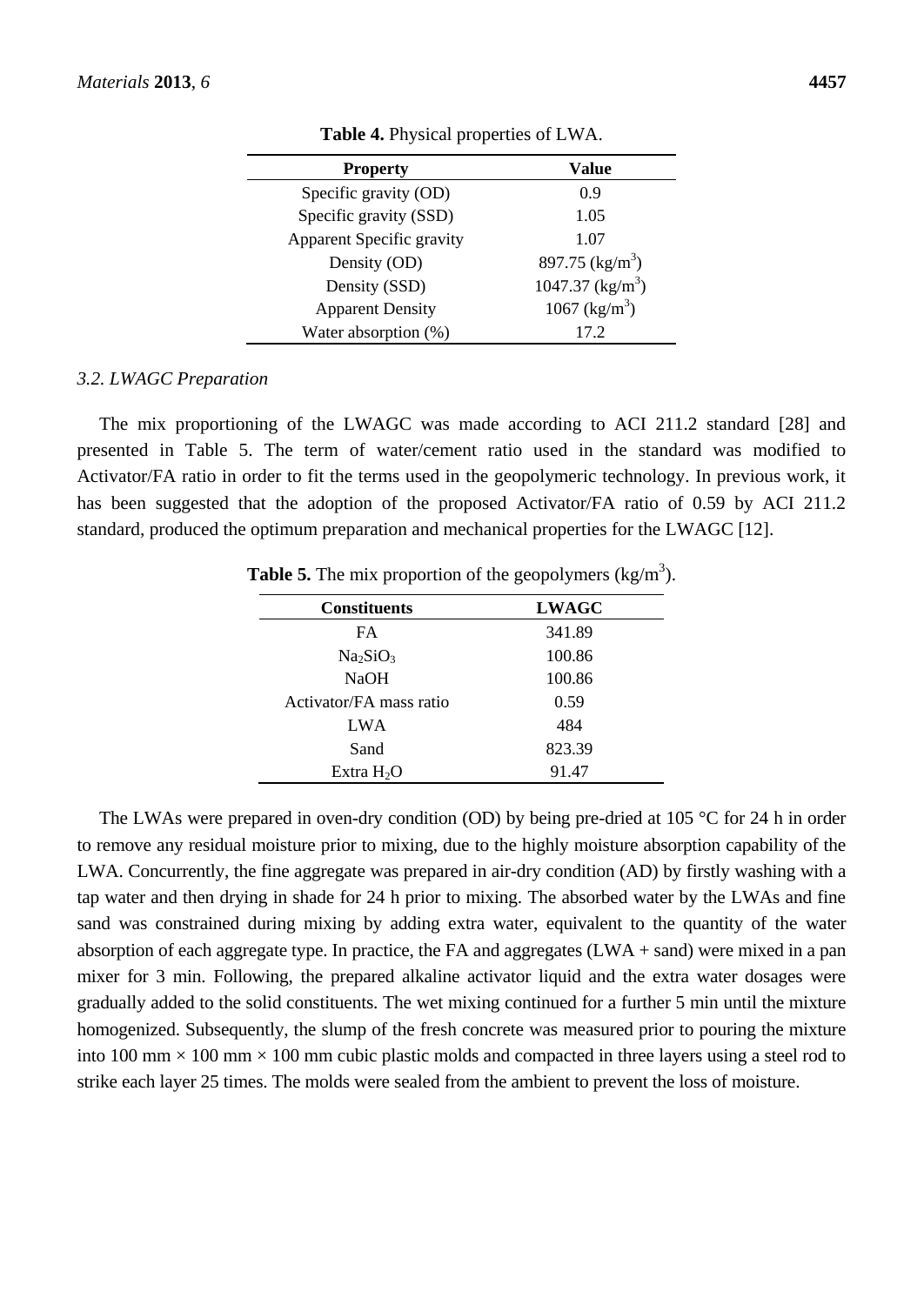#### *3.3. Curing Regime*

All wrapped molds were cured, undisturbed, in an oven at 70  $\degree$  C for 24 h after casting. Following, the molds were taken out of the furnace and left to cool at room temperature before demolding. The sealed specimens were stored under ambient conditions.

#### *3.4. Elevated Temperatures Exposure Method*

Number of LWAGC specimens at 27 days was further exposed to elevated temperatures, ranging from 100 to 800 °C, in increments of 100 °C. The specimens were placed into a furnace and heated at a fixed heating rate of 4.4 °C/min. The geopolymers specimens were kept at each elevated temperatures for 1 h, afterwards, the specimens were left to cool, inside the furnace, to room temperature. Meanwhile, the unexposed specimens were left, undisturbed, at ambient conditions. The compressive strength test for LWAGCs exposed to elevated temperatures of 100 to 800  $\degree$ C was preformed one day after the heating. Thus, all specimens were left to complete the aging period of 28 days before being tested for their physical and mechanical properties. The density and water absorption of the unexposed geopolymers were preformed according to ASTM C 140-01 [29], and the compressive strength for all specimens was tested according to EN 12390-3 [30]. The density measurements were an average of two specimens, and for the compressive strength, were an average of six specimens.

## *3.5. Dilatometry Analysis*

Dilatometry measurements were carried out in order to measure the thermal expansion of the specimens using a Linseis, L75 Laser dilatometer (Sowards, Italy), at temperatures ranging from 20 to 800 °C, with a constant heating rate of 5 °C/min. The test was performed for both geopolymer paste and LWA specimens, as they can present valuable information for the thermal expansion behavior for concrete at high temperatures, as reported in references [16,31]. The test was carried out on 9 mm in diameter  $\times$ 3 mm in height pellets for specimens sliced from original LWA grains and from 10 mm in diameter ×15 mm in height for geopolymer paste cylinders. The specimens were pre-dried in an oven at 50 °C until they maintained a constant mass [19] before performing the test according to ASTM E 831-03 [32]. The measurements were an average of two specimens. The linear length change values were calculated within the temperature range of  $20-800$  °C in accordance with the following equations:

$$
\varepsilon = \Delta l / l_0 \tag{2}
$$

$$
\Delta l = \alpha \cdot l_0 \cdot \Delta T \tag{3}
$$

where  $\varepsilon$  is the thermal strain (mm/mm),  $\alpha$  is the coefficient of thermal expansion (1/°C);  $\Delta l$  is the length change (mm); and  $l_0$  is the initial length of the specimens;  $\Delta T$  is the temperature difference, respectively.

#### *3.6. Microstructural Investigation*

Scanning electron microscopy (SEM) was performed using SEM JSM-6460 LA Jeol., Tokyo, Japan, in order to investigate the microstructure of the LWAGC, unexposed and exposed, to elevated temperatures.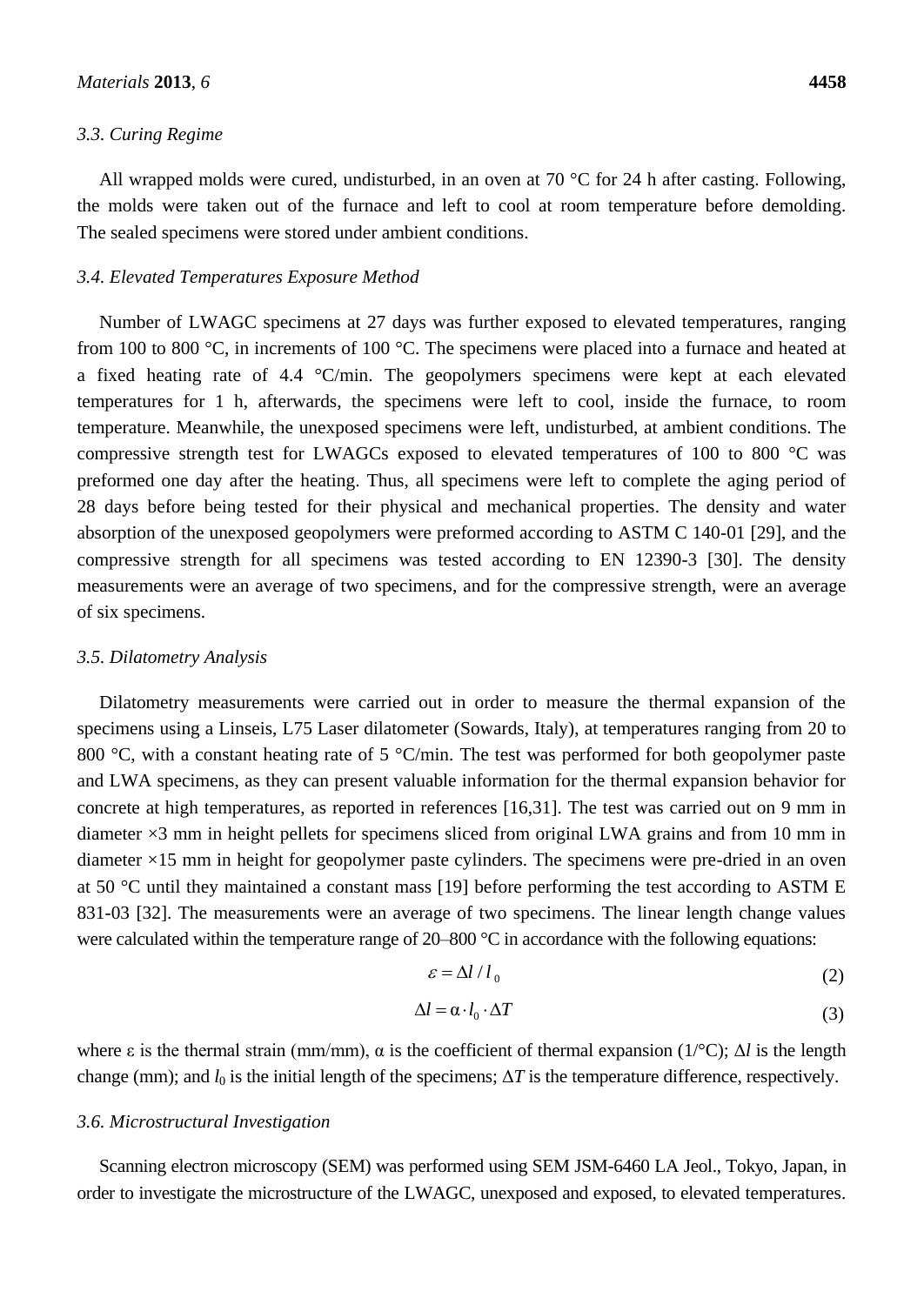The specimen fragments of the compressive strength tested LWAGCs were mounted in epoxy resin and further vacuumed and coated with a thin layer of platinum using a JFC-1600 auto fine coater Jeol. Japan. The test was carried out using secondary, as well as, backscattered electron (BSE) detectors.

# **4. Conclusion**

This paper presents the mechanical and microstructural characteristics of a lightweight aggregate geopolymer concrete (LWAGC) synthesized by the alkali activation of locally sourced FA, before and after exposure to elevated temperatures, ranging from 100 to 800 °C. The mechanical and physical results of the unexposed LWAGC showed a good strength-to-weight ratio when compared with other LWAGCs available in the published literature. In addition, the mechanical strength of the resulting LWAGC showed the possibility of classifying it as a structural LWC that could be used as construction material. Moreover, the continuous gain in the compressive strength of the unexposed LWAGC, with ages of up to 365 days, has added another advantage to these novel materials.

For the exposed LWAGC, the results of the current paper showed that the concrete gained a compressive strength, even after exposure to elevated temperatures of 100, 200 and 300 °C, which made it an excellent refractory material for application when high strength and thermal durability, up to 300 °C, is desired. The strength of the LWAGC started to deteriorate after being exposed to elevated temperatures of 400–800 °C, due to vapor effects, as well as the differences in the thermal expansion between the aggregate and the geopolymeric paste. It was also observed that the rate of strength deterioration was continuously increased with the increase in temperature.

The microstructural investigation by SEM, for the unexposed LWAGC, showed a good bonding between the aggregate and mortar at the ITZ. This bonding, however, was subjected to a continuous deterioration as the LWAGC was exposed to elevated temperatures of 400, 600 and 800 °C, which explains the strength decrease of the LWAGC exposed to these elevated temperatures.

## **Acknowledgments**

This work was funded by the King Abdul Aziz City Science and Technology (KACST). We would like to extend our appreciation to the Center of Excellence Geopolymer and Green Technology in the School of Materials Engineering at the Universiti Malaysia Perlis (UniMAP).

#### **Conflicts of Interest**

The authors declare no conflict of interest.

# **References**

- 1. Swamy, R.N.; Jiang, E.D. Pore structure and carbonation of lightweight concrete after 10 years' exposure. *ACI Spec. Publ.* **1993**, *136*, 377–395.
- 2. Swamy, R.N.; Lambert, G.H. Mix design and properties of concrete made from PFA coarse aggregates and sand. *Int. J. Cem. Compos. Lightweight Concr*. **1983**, *5*, 263–275.
- 3. Swamy, R.N.; Lambert, G.H. The microstructure of Lytag aggregate. *Int. J. Cem. Compos. Lightweight Concr.* **1981**, *3*, 273–282.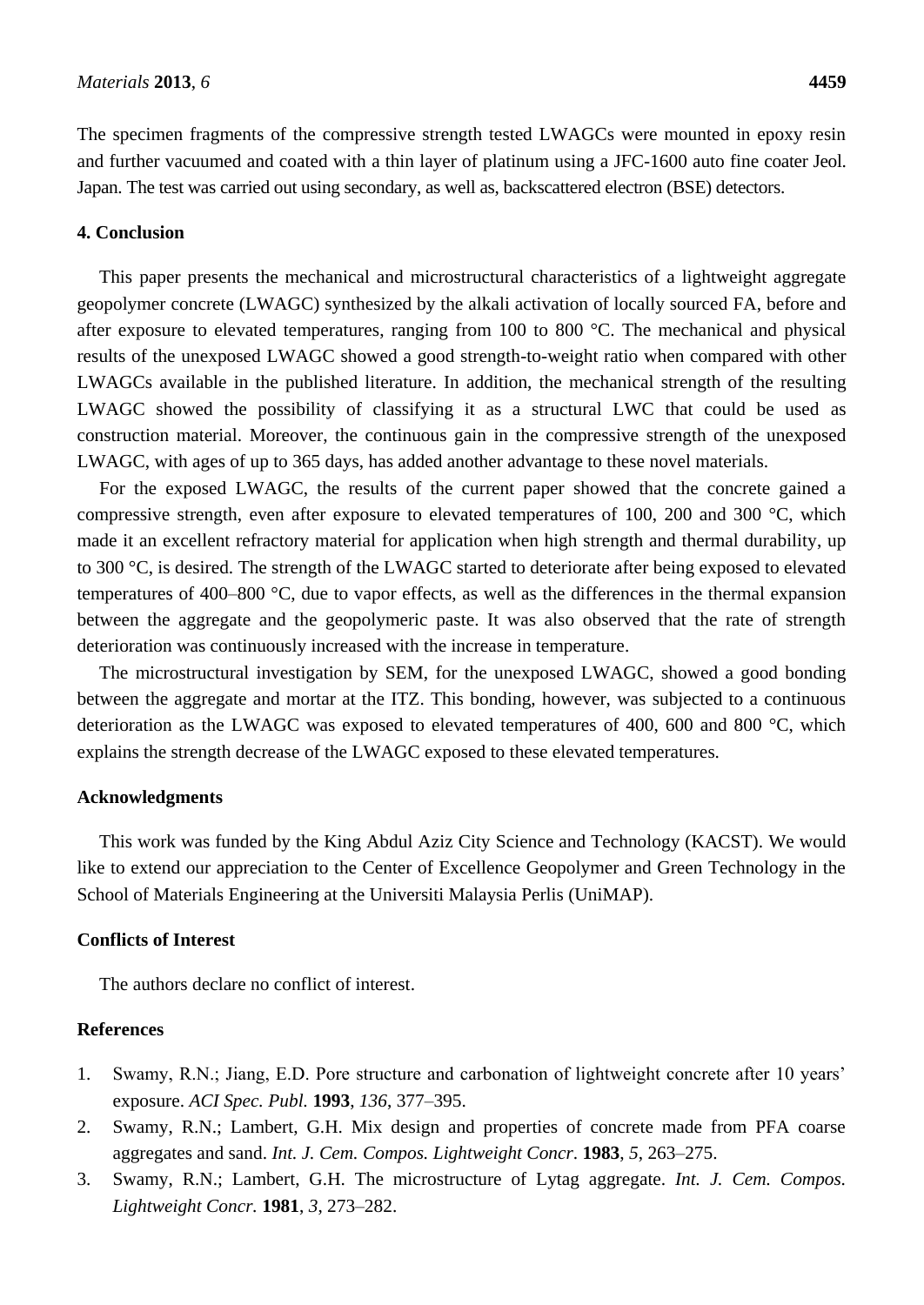- 4. Mouli, M.; Khelafi, H. Performance characteristics of lightweight aggregate concrete containing natural pozzolan. *Build. Environ.* **2008**, *43*, 31–36.
- 5. Davidovits, J. Chemistry of Geopolymeric Systems, Terminology. In Proceedings of Second International Conference on Geopolymers, Saint-Quentin, France, 28–29 June 1999; pp. 9–40.
- 6. Yang, K.; Song, J.; Lee, J. Properties of alkali-activated mortar and concrete using lightweight aggregates. *Mater. Struct.* **2010**, *43*, 403–416.
- 7. Li, Z.; Ding, Z.; Zhang, Y. Development of Sustainable Cementitious Materials. In Proceedings of International Workshop on Sustainable Development and Concrete Technology, Beijing, China, 20–21 May 2004; pp. 20–21.
- 8. Wallah, S.E.; Rangan, B.V. Low-Calcium Fly Ash Based Geopolymer Concrete: Long-Term Properties; In Research Report GC2; Faculty of Engineering, Curtin University of Technology: Perth, Australia, 2006.
- 9. Gourley, J.; Johnson, G. Developments in Geopolymer Precast Concrete. In Proceedings of Fourth World Congress Geopolymer, Saint- Quentin, France, 1 July 2005; pp. 133–137.
- 10. Abdullah, M.M.A.B.; Jamaludin, L.; Hussin, K.; Bnhussain, M.; Ghazali, C.M.R.; Ahmad, M.I. Fly ash porous material using geopolymerization process for high temperature exposure. *Int. J. Mol. Sci.* **2012**, *13*, 4388–4395.
- 11. Abdullah, M.M.A.B.; Hussin, K.; Bnhussain, M.; Ismail, K.N.; Yahya, Z.; Razak, R.A. Fly ash-based geopolymer lightweight concrete using foaming agent. *Int. J. Mol. Sci.* **2012**, *13*, 7186–7198.
- 12. Abdulkareem, O.A.; Bakri, A.M.M.A.; Kamarudin, H.; Nizar, I.K. A study on the synthesis of fly ash-based lightweight aggregate geopolymer concrete. *[Adv. Sci. Lett.](http://www.ingentaconnect.com/content/asp/asl;jsessionid=kzfynivcc4sn.alexandra)* **2013**, *19*, 282–285.
- 13. American Concrete Institute Committee. *Guide for Structural Lightweight Aggregate Concrete*; American Concrete Institute Committee: Farmington Hills, MI, USA, 2003.
- 14. Hardjito, D.; Rangan, B.V. Development and Properties of Low-Calcium Fly Ash-Based Geopolymer Concrete; In Research Report GC1; Faculty of Engineering, Curtin University of Technology: Perth, Australia, 2005.
- *15.* Collins, F.; Sanjayan, J.G. Strength and shrinkage properties of alkali-activated slag concrete containing porous coarse aggregate. *Cem. Concr. Res.* **1999**, *29*, 607–610.
- 16. Kong, D.L.Y.; Sanjayan, J.G. Effect of elevated temperatures on geopolymer paste, mortar and concrete. *Cem. Concr. Re*s. **2010**, *40*, 334–339.
- 17. Rashad, A.M.; Zeedan, S.R. The effect of activator concentration on the residual strength of alkali-activated fly ash pastes subjected to thermal load. *Contsr. Build. Mater*. **2011**, *25*, 3098–3107.
- 18. Hu, S.G.; Wu, J.; Yang, W.; He, Y.J.; Wang, F.Z.; Ding, Q.J. Preparation and properties of geopolymer-lightweight aggregate refractory concrete. *J. Cent. South Univ. Technol.* **2009**, *16*, 914–918.
- 19. Rickard, W.D.; Temuujin, J.; van Riessen, A. Thermal analysis of geopolymer pastes synthesised from five fly ashes of variable composition. *J. Non Cryst. Solids* **2012**, *358*, 1830–1839.
- 20. Abdulkareem, O.A.; Bakri, A.M.M.A.; Kamarudin, H.; Nizar, I.K. Alternation in the microstructure of fly ash geopolymers upon exposure to elevated temperatures. *Adv. Mater. Res.* **2013**, *795*, 201–205.